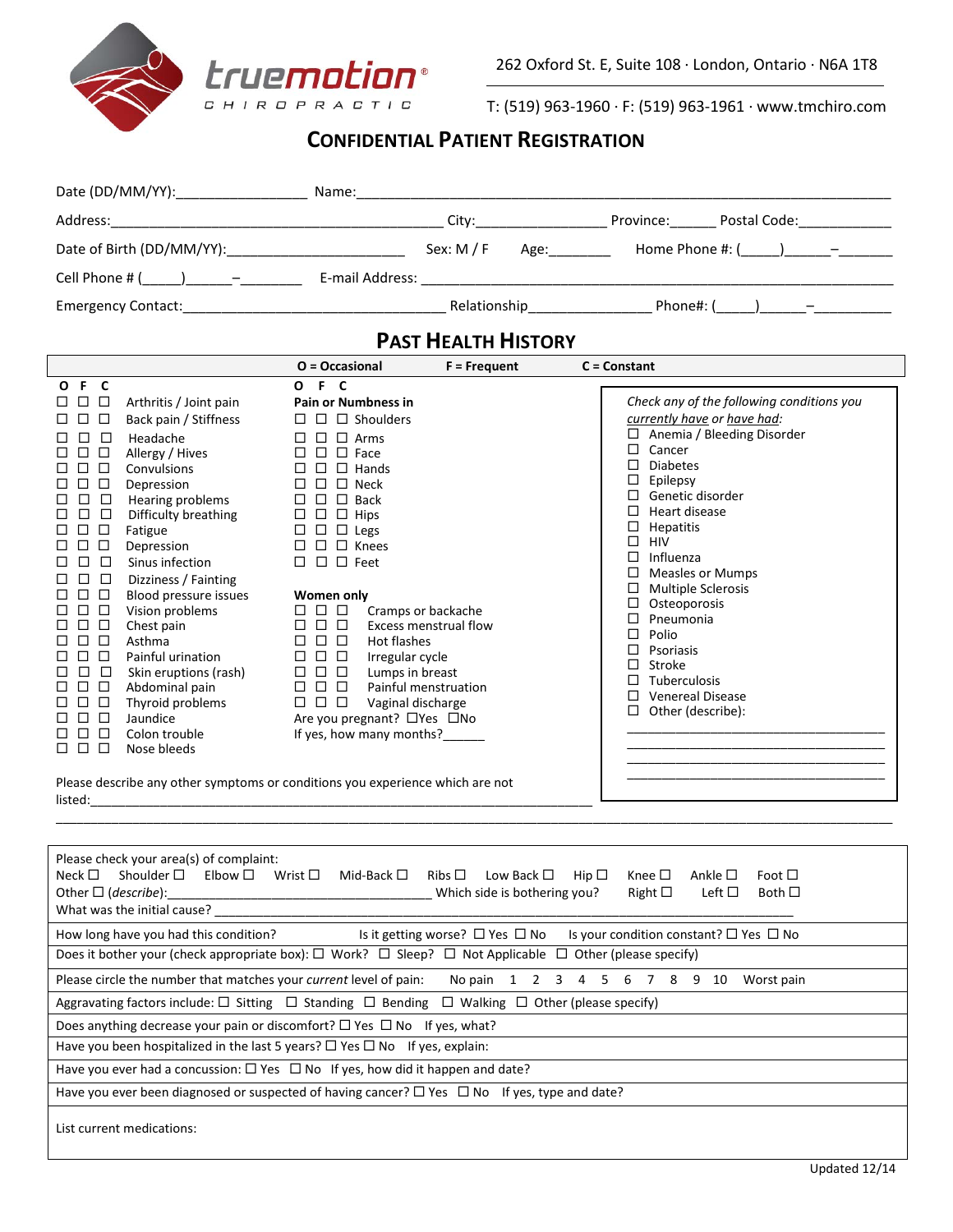

T: (519) 963-1960 · F: (519) 963-1961 · www.tmchiro.com

### **ACKNOWLEDGEMENT AND UNDERSTANDING**

**Please initial each item below.**

- **1. \_\_\_\_\_\_ I hereby authorize True Motion Chiropractic to provide Chiropractic Services for me.**
- **2. \_\_\_\_\_\_ I understand and agree that** *regardless of insurance coverage***, I am liable for any charges incurred as a result of services rendered to me at True Motion Chiropractic.**

**By signing this application I affirm that I have given true complete information.**

**Dated this \_\_\_\_\_\_\_\_\_day of \_\_\_\_\_\_\_\_\_\_\_\_\_\_\_ 20\_\_\_\_\_.**

**\_\_\_\_\_\_\_\_\_\_\_\_\_\_\_\_\_\_\_\_\_\_\_\_\_\_\_\_\_\_\_\_\_\_\_\_\_\_\_\_\_\_\_\_\_\_\_**

**Patient Signature**

### **AUTHORIZATION TO TREAT A MINOR**

### *\*If not applicable please disregard and leave blank\**

As a parent or legal guardian, I hereby authorize treatment for the following:

Patient's Full Name

to any chiropractic treatment deemed advisable , if a parent or legal guardian is not available when the child is brought in for treatment.

| This authorization will be effective as of | and expires |
|--------------------------------------------|-------------|
|                                            |             |

Signature\_\_\_\_\_\_\_\_\_\_\_\_\_\_\_\_\_\_\_\_\_\_\_\_\_\_\_\_\_\_\_\_\_\_\_\_\_ Witnessed by \_\_\_\_\_\_\_\_\_\_\_\_\_\_\_\_\_\_\_\_

(Parent or Guardian)